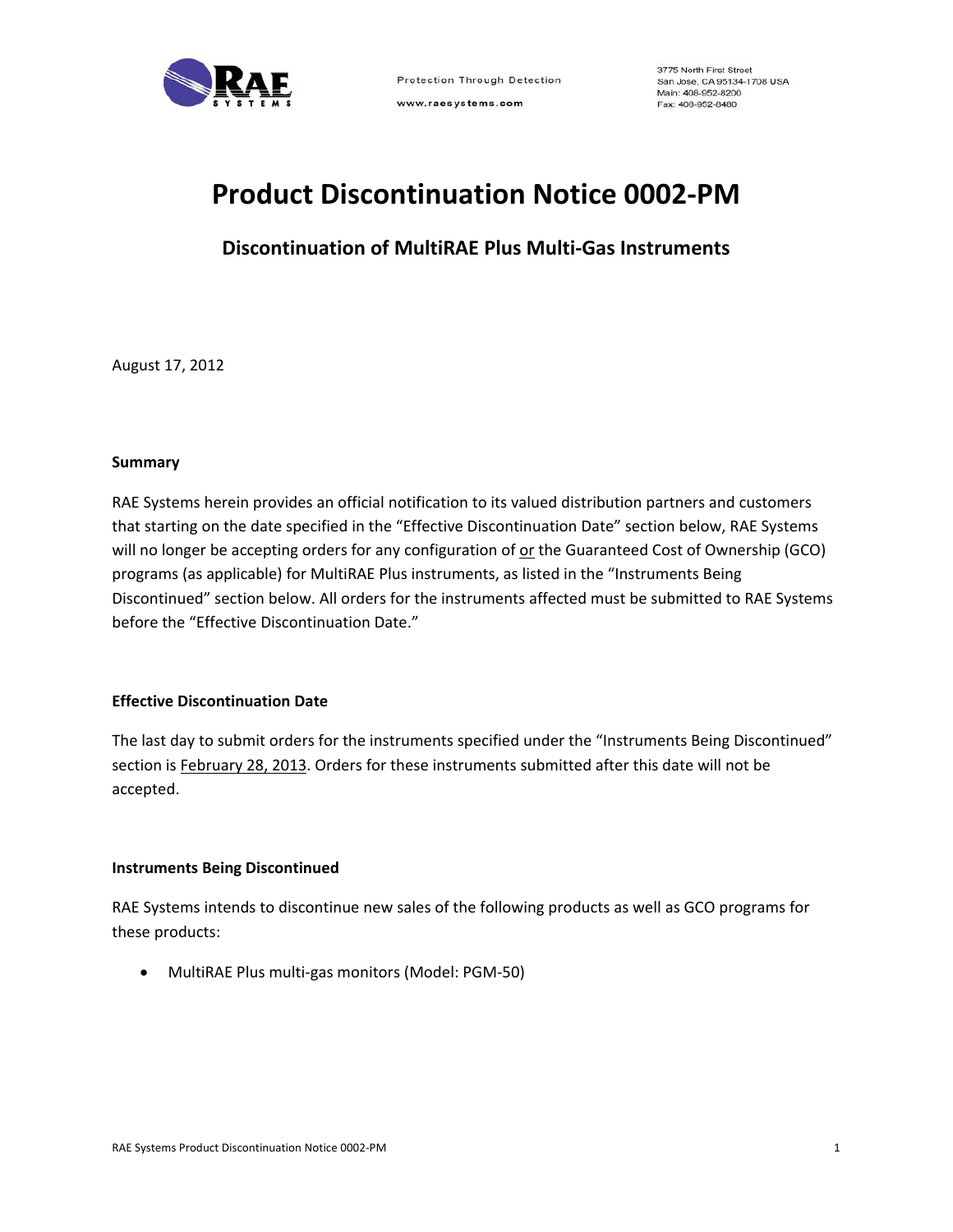

#### **Regions Affected**

Plans to discontinue products described in this Product Discontinuation Notice affect all regions of RAE Systems operation worldwide.

#### **Availability of Kits and Accessories**

Kits and accessories for the instruments affected are not being discontinued and will be available as per the 2012 Portables Pricing Guide. RAE Systems will notify its distribution partners and customers when it decides to discontinue such kits and accessories.

#### **Warranty**

All the instruments affected by the discontinuation and purchased prior to the "Effective Discontinuation Date" will bear all the standard warranties and comply with other RAE Systems warranty policies as they pertain to respective instruments.

#### **Continuity of Service, Support, and Availability of Spare Parts**

RAE Systems will continue to support, service, and offer spare parts and components for the products listed under the "Instruments Being Discontinued" section for 5 years or as long as such spare parts and components are available, whichever occurs the soonest. For products requiring warranty repairs during this period, RAE Systems has the right, at its own discretion, to either repair the instrument(s) or to supply similarly‐performing replacement product(s), either of the same generation as the product being serviced or a next-generation product, in a working condition with a warranty period equal to the remainder of the warranty on the product that is being serviced or repaired.

#### **Replacement Products**

RAE Systems recommends purchasing the new MultiRAE family of RAE Systems next-generation multithreat instruments as a replacement to the monitors that are being discontinued. The new MultiRAE multi‐threat monitors combine best‐in‐class detection capabilities with optional integrated wireless functionality and Man Down Alarm to help elevate the safety of workers and responders, reduce facility downtime and facilitate incident response. Featuring over 25 sensor options, including parts‐per‐billion PID and gamma radiation sensors, MultiRAE instruments can be configured to exactly match the threat monitoring needs in a wide variety of applications.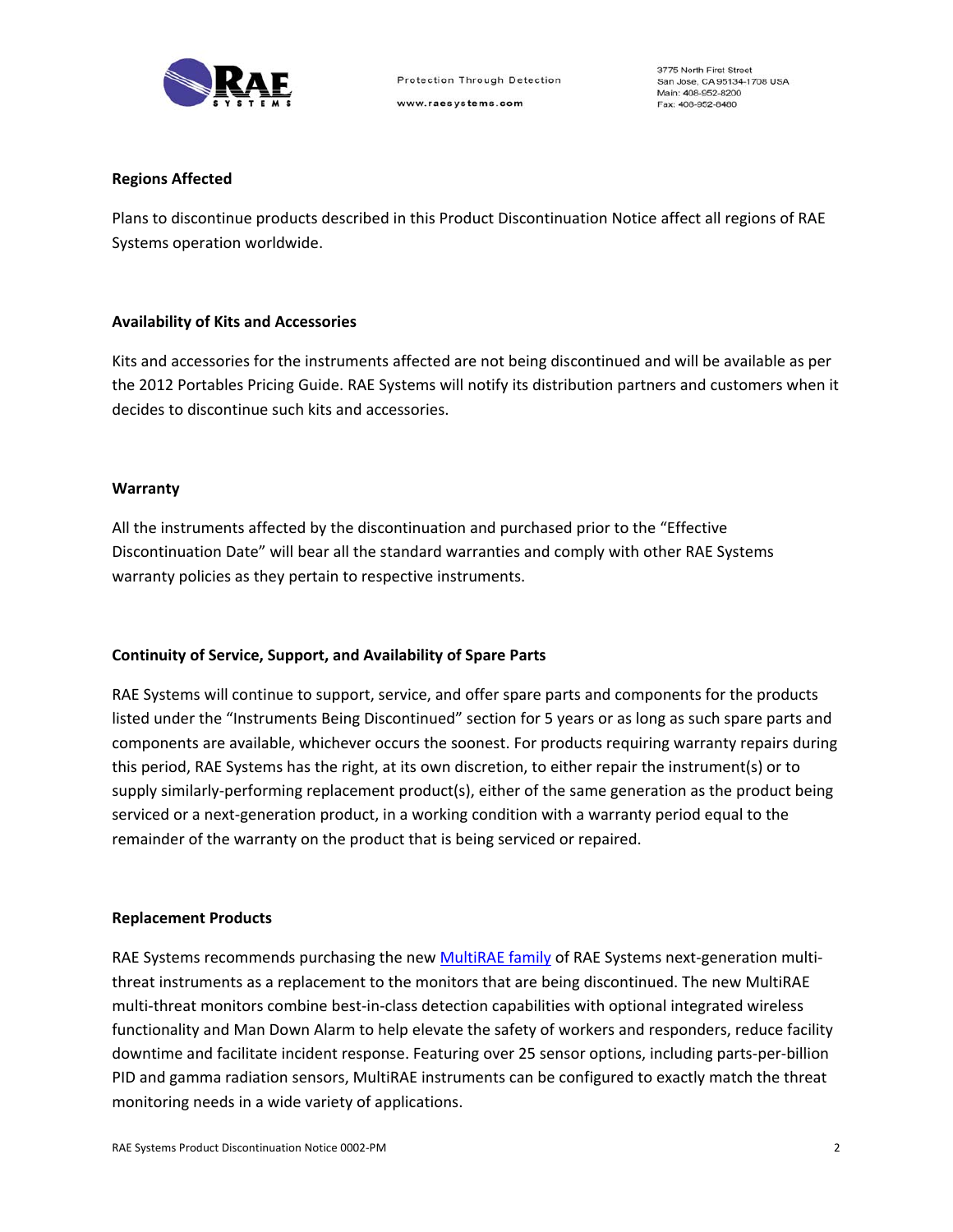

RAE Systems recommends purchasing the following MultiRAE products as alternatives to the products that are being discontinued:

| <b>Product Being Discontinued</b> | <b>Next-Generation [Replacement] Product</b> |  |
|-----------------------------------|----------------------------------------------|--|
| MultiRAE Plus (Model: PGM-50)     | MultiRAE Pro (Model: PGM-6248)               |  |
|                                   | MultiRAE (Model: PGM-6228)                   |  |
|                                   |                                              |  |

#### **Supporting Materials**

In order to simplify the transition process for our valued customers and distribution partners from the legacy products to the new MultiRAE family, this Product Discontinuation Notice is accompanied by an Addendum summarizing the specific areas of improvement that new MultiRAE monitors deliver as compared to the products being discontinued.

#### **Contacts**

Please contact your RAE Systems sales representative if you have any questions, comments or need additional information. You can also reach RAE Systems directly at:

| The Americas                    | Europe, Middle East, Africa | Asia Pacific          |
|---------------------------------|-----------------------------|-----------------------|
| Toll Free (US): +1.877.723.2878 | Phone: +45.86.52.51.55      | Phone: +852.2669.0828 |
| Phone: +1.408.952.8200          |                             |                       |
| Fax: +1.408.952.8480            | Fax: +45.86.52.51.77        | Fax: +852.2669.0803   |
| Email: RAEsales@raesystems.com  |                             |                       |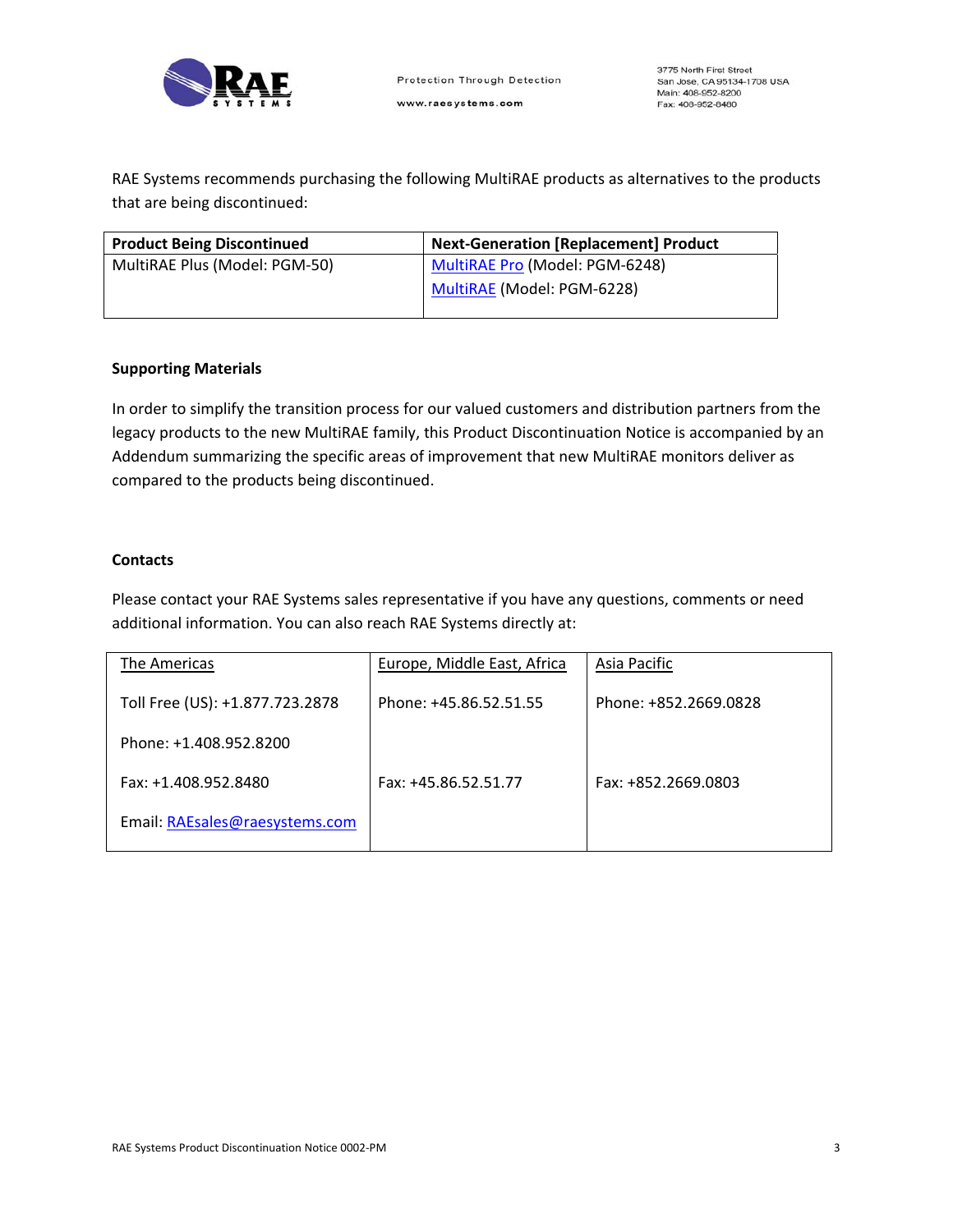## **UPGRADE TO THE NEW MULTIRAE!**



Dear Valued MultiRAE Plus Customer:

Last summer RAE Systems redefined the gas detection industry, once again. In 1993, we were first to introduce a portable monitor that combined the functionality of a traditional four‐gas instrument with the broadband detection capabilities of a photoionization detector (PID). The MultiRAE Plus set a gold standard for a "four‐gas plus PID" monitor and helped thousands of customers, just like you, to protect people and property worldwide.

In 2011, we reinvented the portable multi‐gas monitor to make it more versatile, more capable, more rugged, yet easier to use and service. RAE Systems' MultiRAE Pro and MultiRAE multi‐threat monitors combine best-in-class chemical and radiation\* detection capabilities with Man Down Alarm and optional integrated wireless functionality to help elevate the safety of workers and responders, reduce facility downtime and facilitate incident response. Featuring over 25 interchangeable intelligent sensor options (such as parts-per-billion VOC sensor, gamma radiation\*, and exotic toxic gas sensors) and a rugged ergonomic housing, new MultiRAE instruments can be configured to exactly match the monitoring needs in a wide variety of applications, including the toughest, most dangerous environments.

Since its launch, the new MultiRAE has been adopted by many government, military, HazMat, environmental, and industrial customers worldwide.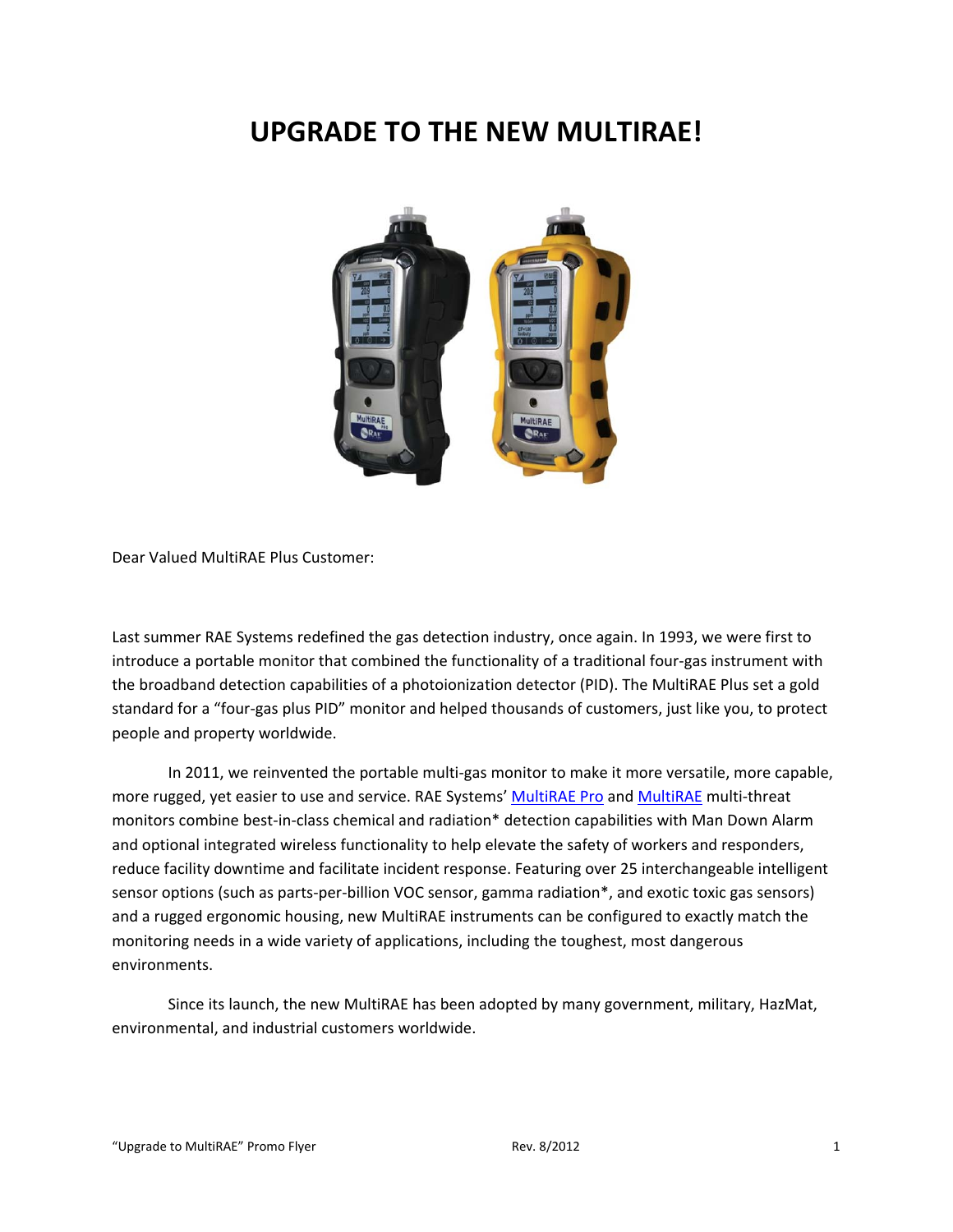The next-generation MultiRAE Pro and MultiRAE deliver the following dramatic enhancements over the MultiRAE Plus:

#### **More capable**

- o The MultiRAE Pro and MultiRAE can each monitor for up to six threats at a time versus the MultiRAE Plus' five
- o The MultiRAE Pro is the only portable monitor in the industry that combines integrated wireless functionality with gamma radiation and parts-per-billion VOC detection, reducing the number of instruments first responders have to carry downrange
- o The MultiRAE's new high‐range parts‐per‐million PID sensor delivers two and a half times the range of the MultiRAE Plus PID sensor (0.1 to 5,000 ppm vs. 0.1 to 2,000 ppm)
- o The MultiRAE Pro and MultiRAE feature the potentially life‐saving Man Down Alarm with optional real‐time remote wireless notification that is not available on the MultiRAE Plus
- **More versatile. More customizable**
	- o The next‐generation instruments support twice as many sensors (26 smart field‐replaceable sensors on the MultiRAE Pro vs. 13 conventional sensors on the MultiRAE Plus) and boast larger on-board libraries for VOCs (190 vs. 60) and combustible gases (55 vs. none) for easier customization
- **Better connected**
	- o The MultiRAE Pro and MultiRAE feature an optional internal wireless modem that allows them to be connected to the RAE Systems ProRAE Guardian Wireless Safety System via the RAELink 3 Mesh long-range modem without compromising the instrument's intrinsic safety (which is not the case for the MultiRAE Plus)

#### **More rugged**

- o The MultiRAE and MultiRAE Pro boast a rugged, stainless‐steel‐covered housing that delivers better protection against water and dust ingress:
	- IP‐65 (dust tight and waterproof) / IP‐67 (dust tight and suitable for temporary immersion for decontamination) ratings vs. IP-55 (dust-protected and waterproof) for the MultiRAE Plus

### **Easier to use**

o Featuring the largest graphical display in their class, the MultiRAE Pro and MultiRAE enable an icon-driven user interface that is dramatically easier to navigate and comprehend than the MultiRAE Plus'

### **Easier to maintain and calibrate**

- o Featuring a plug‐and‐play battery, interchangeable intelligent sensors that store calibration information and can be replaced in the field, and the AutoRAE 2 Automatic Test and Calibration System, the MultiRAE and MultiRAE Pro are optimized for simple and effective maintenance in the field
- **Same price\*\***
	- o The MultiRAE delivers a significantly stronger feature set at a similar price point than the MultiRAE Plus

<sup>\* -</sup> the gamma radiation and ppb PID sensors are supported on the MultiRAE Pro only

<sup>\*\* -</sup> MultiRAE and MultiRAE Plus are similarly priced in the following configuration: O<sub>2</sub>, LEL, CO, H<sub>2</sub>S, PID, Li-ion, non-wireless